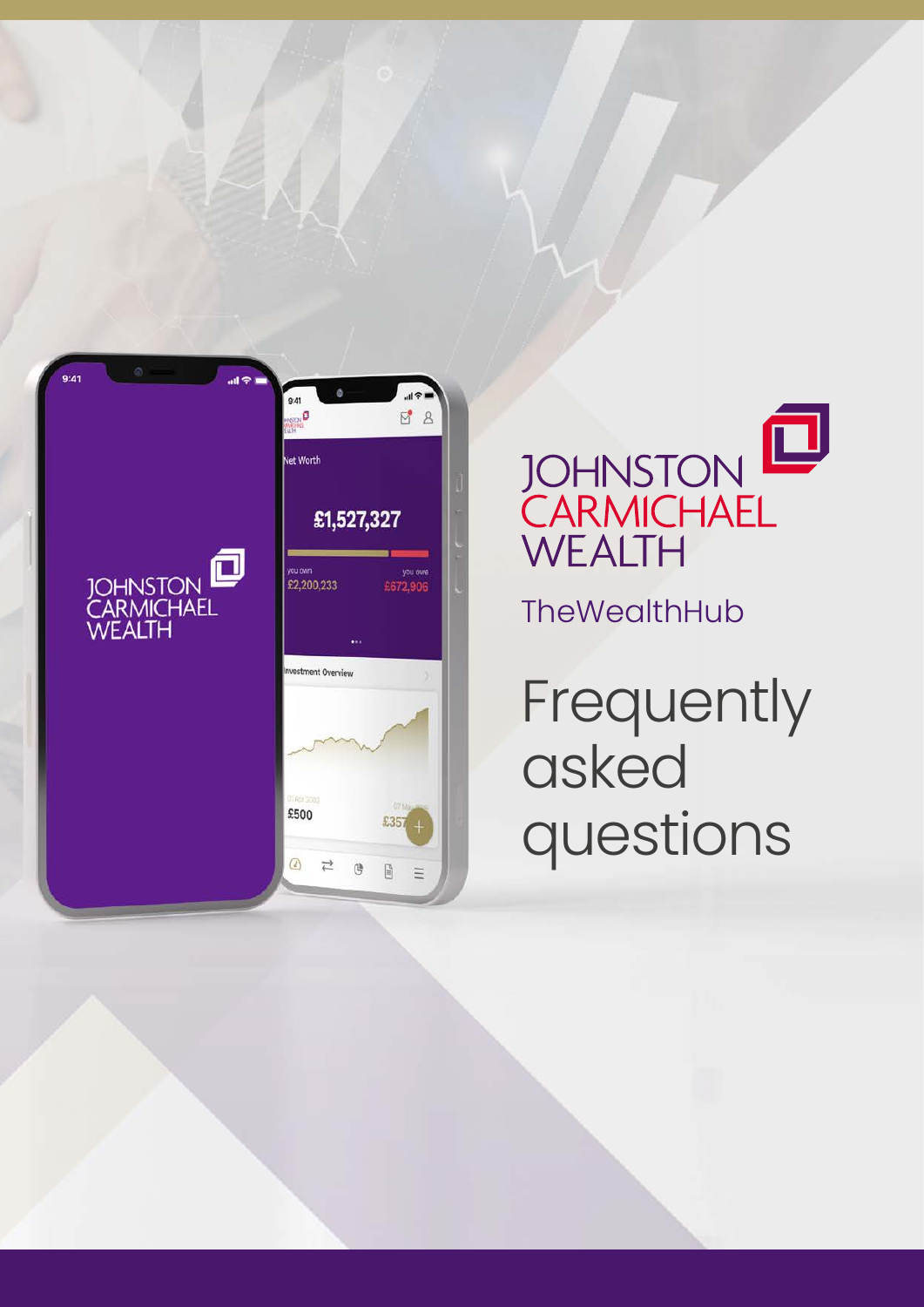### General Questions Section 1:

Frequently asked questions



### **Q. Why should I use TheWealthHub?**

A. **TheWealthHub** gives you financial peace of mind, bringing you an overview of your entire financial life in one place. **TheWealthHub** allows you to track the value of investments and assets, alongside any liabilities. Not only that but you have a secure method of communicating with us and we will share documents with you when required. All in one place, safely, and securely.

### **Q. What is the benefit of using TheWealthHub for messaging?**

A. You will be notified when a secure message is sent to you and we are using this method to communicate with you in order that you know the message is genuine because it is being delivered securely by **TheWealthHub** and not sent via email.

### **Q. What is the benefit of using TheWealthHub for sharing documents?**

A. **TheWealthHub** allows for documents to be accessed immediately, without waiting for the postman, and allows you to access the documents when you need them most, wherever you are and on whatever device you are using. We care for the environment too and want to take steps to reduce the amount of paper we're using.

### **Q. I have a query regarding the information being displayed in TheWealthHub, who do I contact?**

A. In the first instance, please send us a secure message from the Messaging area of the portal, or if it is of an urgent nature please contact your Johnston Carmichael Wealth adviser.

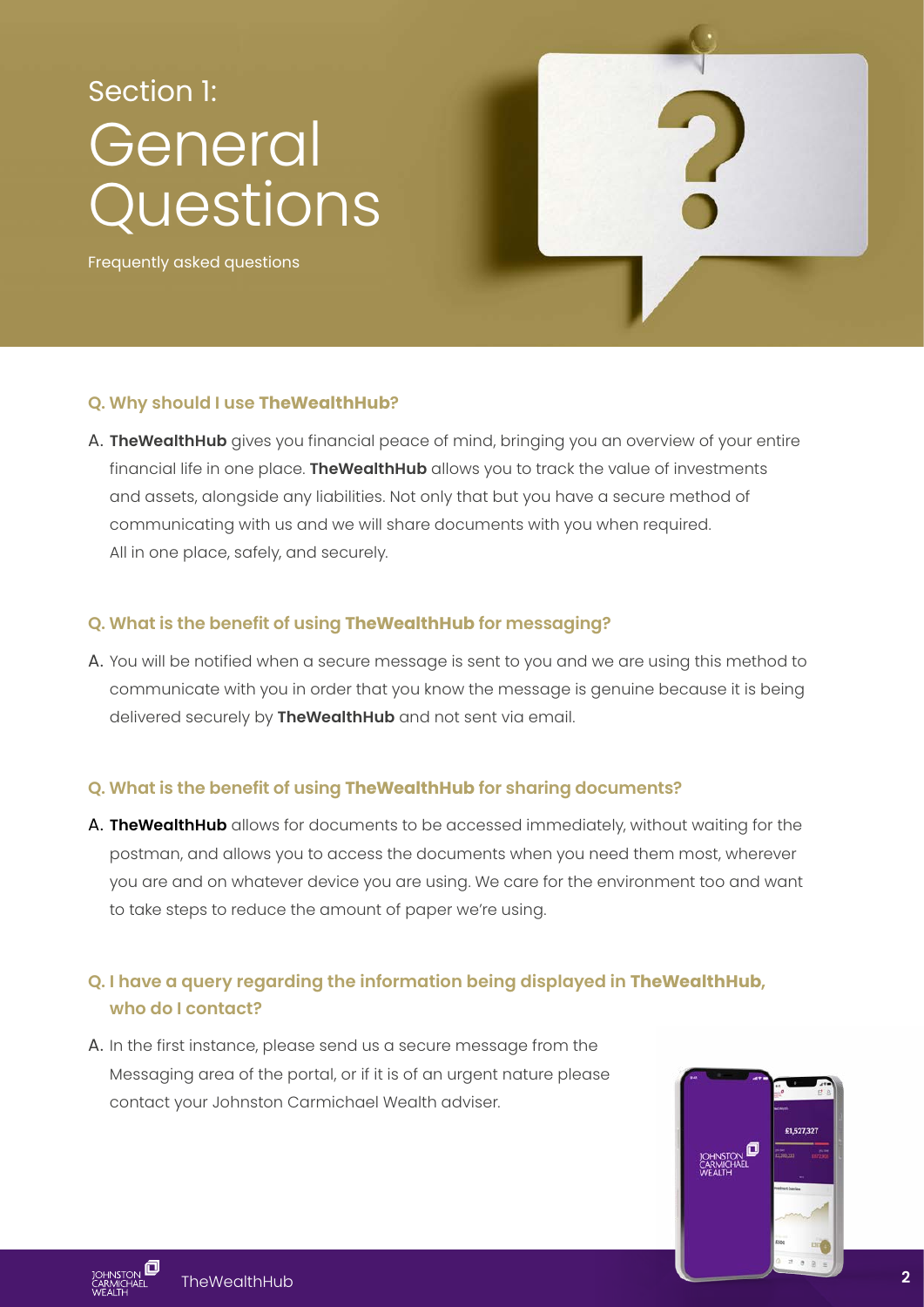### **Q. Can I download the documents that are sent to me in TheWealthHub?**

A. Yes, you can download any documents, however they are stored within your **TheWealthHub** and can be easily accessed anytime. We would encourage you not to download documents unless you have a specific need, as the documents are stored securely and backed up to ensure the security is maintained at all times.

### **Q. What is the maximum size document I can add to TheWealthHub?**

A. The maximum size document is 5MB.

### **Q. Who is moneyinfo?**

A. moneyinfo Limited has developed and maintains **TheWealthHub** and is our chosen technology partner. More information can be found her[e www.moneyinfo.com](https://www.moneyinfo.com)

### **Q. I cannot remember my log in details, what can I do?**

A. If you have forgotten your password, go to the login secti[on of jcwealth.co.uk/wealthhub and input your](https://johnstoncarmichael.moneyinfo.co.uk/)  e-mail address to reset your password. An email will be sent to you containing a link allowing you to validate yourself by responding to security questions and then to reset your password. Once you have logged in to **TheWealthHub** you will be able to amend your username, password or security questions by clicking on me > Settings.

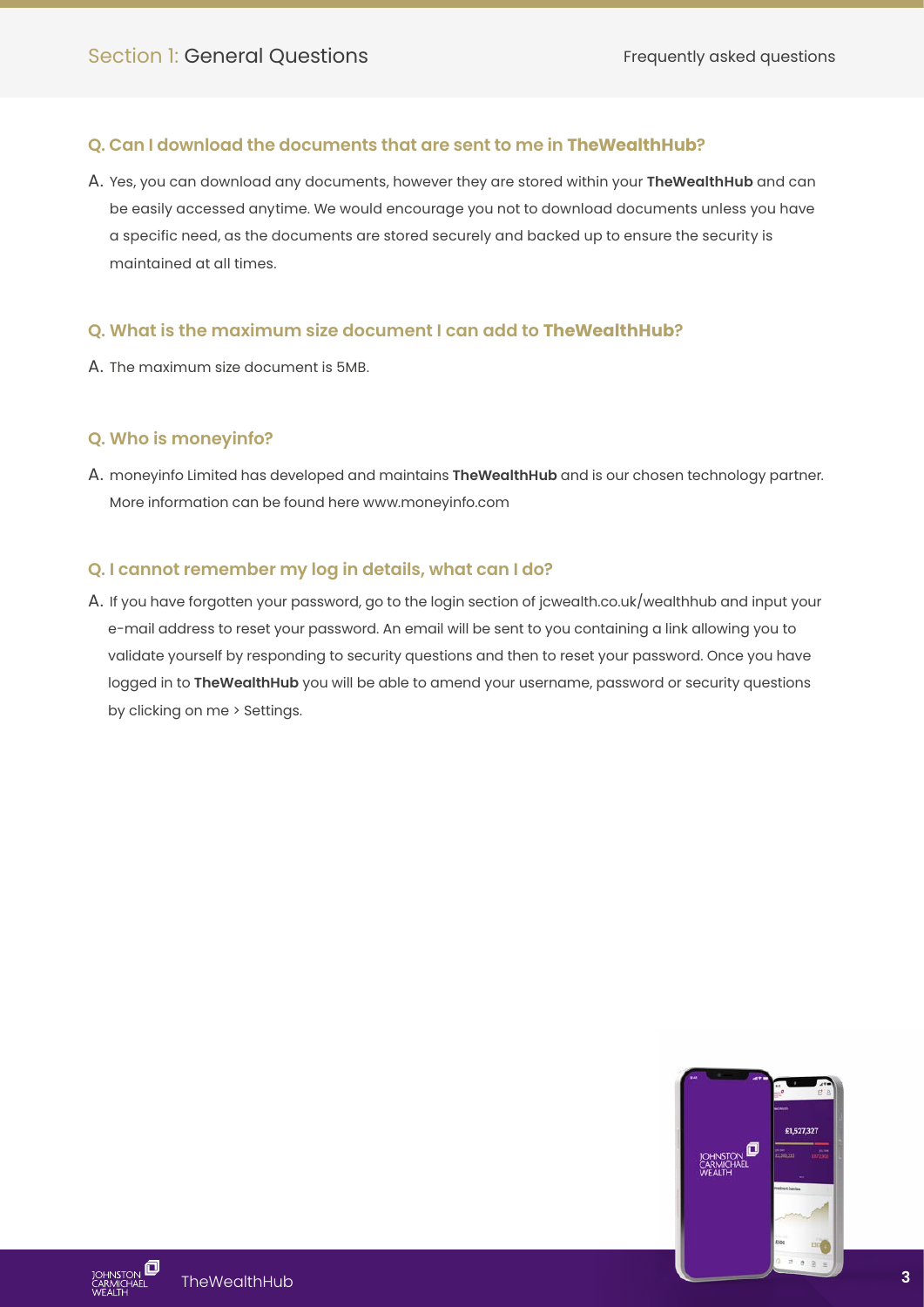# Security Section 2:

Frequently asked questions

### **Q. How secure is it?**

A. As you would expect, cyber security is of the utmost importance to us and our carefully selected technology partners. All data within **TheWealthHub** is fully encrypted and accessible via multi-factor authentication, together with other security measures to ensure your data is protected at all times.

### **Q. Here's the technical bit…**

A. All information is securely sent and received encrypted, which means that information cannot be read by anyone listening between your computer and the **TheWealthHub** service. Even when we process any of your data internally, we still encrypt it.

 Our technology partner moneyinfo protects its infrastructure in several ways using advanced technologies and also using a Security Operations Centre (SOC), which monitors what happens in our environments 24/7/365. This means if something looks suspicious, our SOC will inform us immediately. Also, your data is stored in an environment located in an ISO27001 certified facility, that is protected by the very best in physical security, electronic security and internal security policies to ensure that your details remain totally secure.

 The infrastructure is designed in such a way to allow for high availability; if there is a blip and something goes wrong in the facilities, a spare piece of the environment automatically picks it up, which ensures that you can still access your information seamlessly.

### **Q. How private is my data?**

A. Your privacy and trust are our highest priority and so we put extensive safeguards in place to protect your identity, privacy and financial data at all times. When you add your own information on to **TheWealthHub** you can decide who it is shared with using the privacy controls.

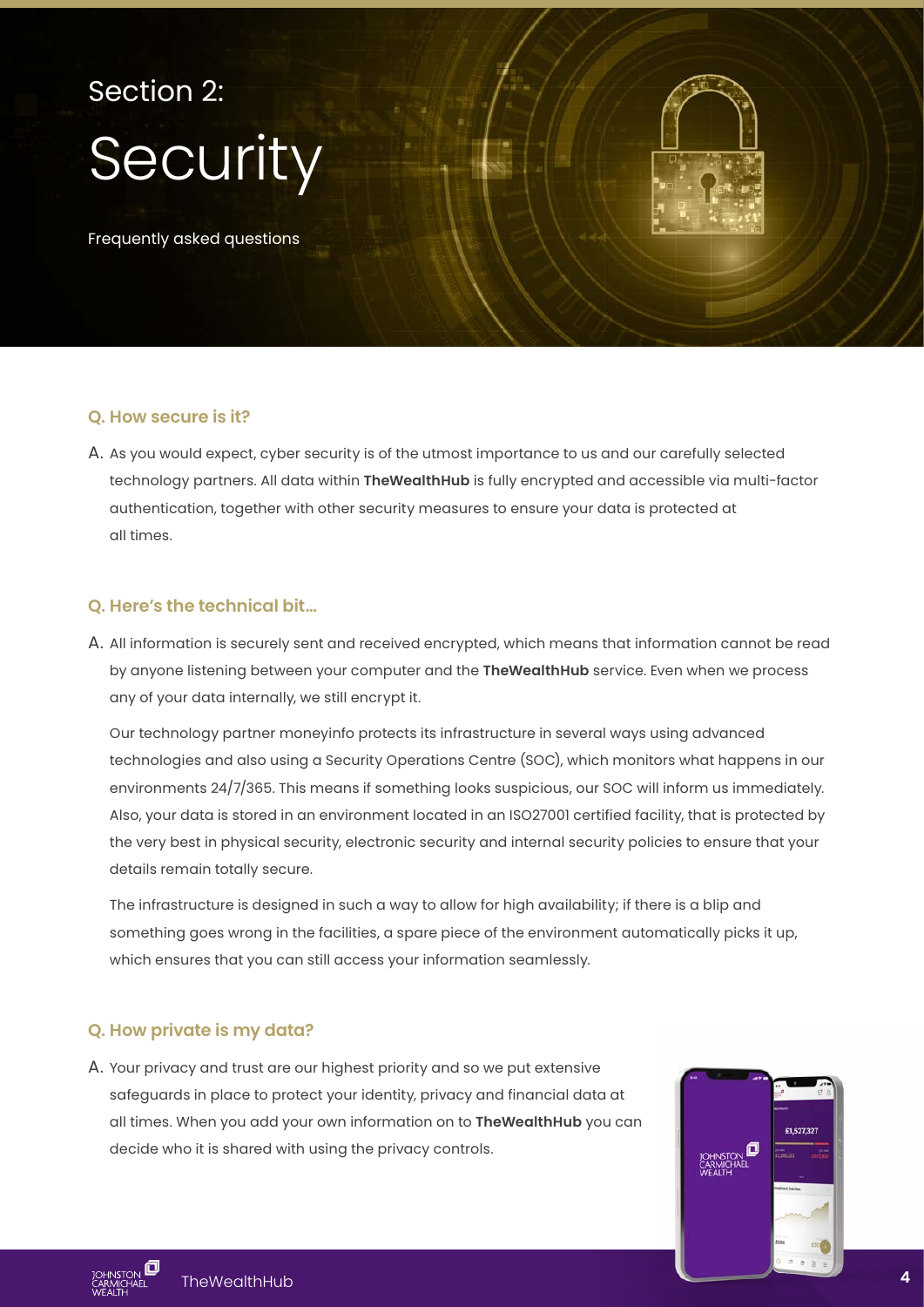### **Q. Is my data protected under the data protection act?**

A. Johnston Carmichael Wealth strictly adheres to the General Data Protection Regulation and the Data Protection Act (DPA 2018), so you can be assured that any data, documents or messages are kept safe and secure with rigid data protection principles in mind. We do not share any data or information with third parties, unless given explicit consent by you.

### **Q. Why does TheWealthHub need the usernames and passwords for my bank and credit card accounts?**

A. You give consent using your online credentials and we use it to establish a secure connection to your Bank or Credit Card Company so that we can retrieve your transaction or statement information securely. For most banks, once the connection is made, we do not store your banking or credit card usernames or passwords in **TheWealthHub**. You may be asked to reconsent depending on the institution in line with Open Banking regulations. If we do need to store your banking or credit card usernames and passwords in **TheWealthHub** they are stored encrypted in a separate database through our service provider, Yodlee. For information on Yodlee, pleas[e see www.yodlee.com.](http://www.yodlee.com)

### **Q. Can Johnston Carmichael Wealth employees' access or view my bank login details?**

A. No. Johnston Carmichael Wealth does not store any of your Bank or Credit Card account usernames or passwords on any of our servers or systems. This means that no one at Johnston Carmichael Wealth can access your banking credentials. Furthermore, if you choose to share your account data with Johnston Carmichael Wealth via **TheWealthHub** the service only gives you a read only view of your Bank Account or Credit Card information so you cannot move money around or make any transactions. Johnston Carmichael Wealth will only be permitted to see account balances, and high-level spending and income categorisations, not individual statement data.

### **Q. What happens to my data if I no longer use TheWealthHub?**

A. If you decide to no longer be a client of Johnston Carmichael Wealth then your **TheWealthHub** access will be revoked. You will have an opportunity to download your data in line with the regulatory requirements. All data will be completely deleted from the servers after 60 days from the deletion of your account. For the first 30 days, it is possible for your data be recovered, then after the subsequent 30 days it is not possible to reinstate the data.

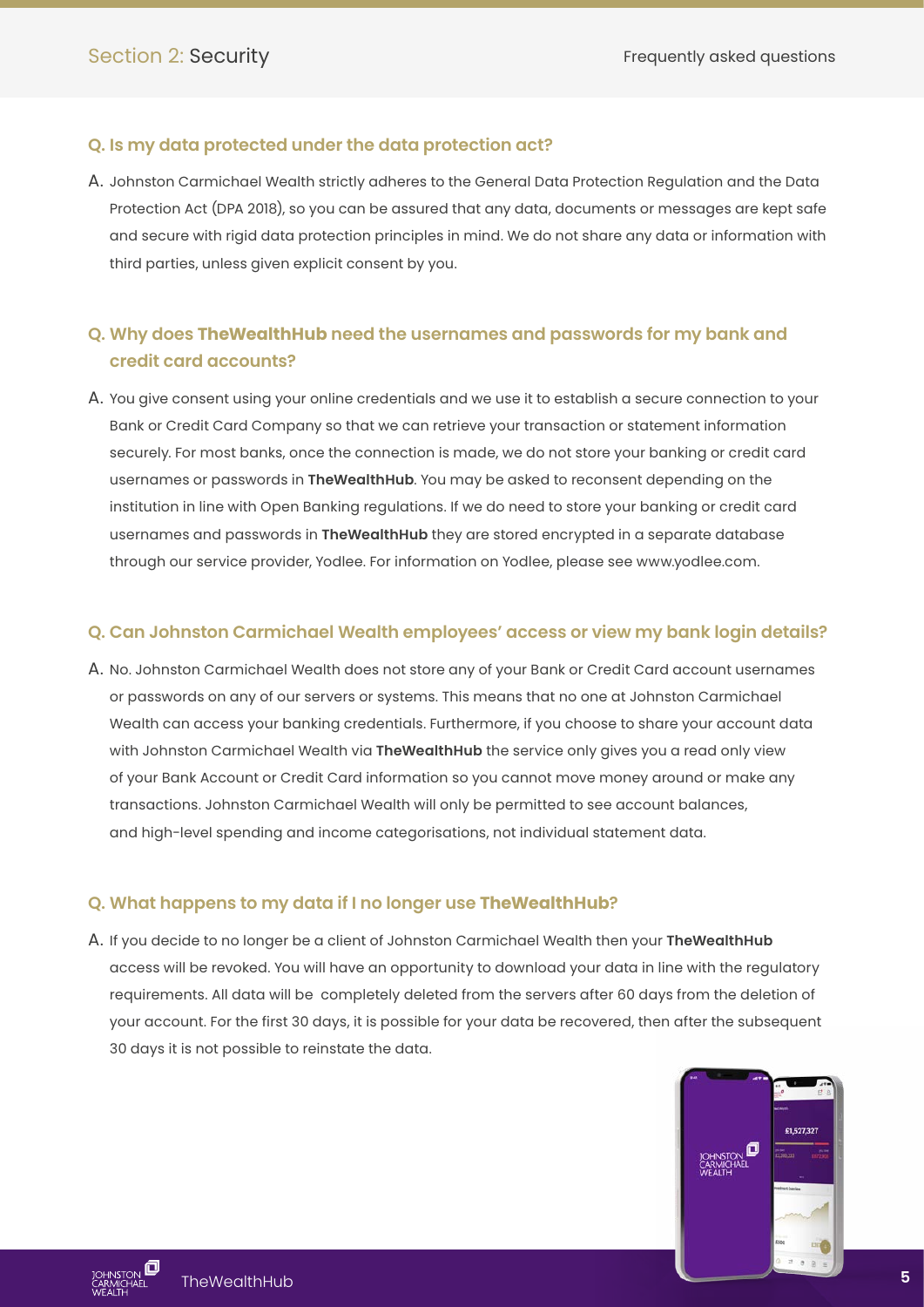### Section 3:

## Financial Portfolio



Frequently asked questions

**All plans that Johnston Carmichael Wealth hold in our system will be automatically added to TheWealthHub for you. However, should you also wish to add any other assets or plans that are not managed by us, you can do this by following the steps set out below.** 

### **Q. How are my Johnston Carmichael Wealth plans updated in TheWealthHub?**

A. Any investment or pension plans managed by Johnston Carmichael Wealth will be updated either by electronic data feeds or by the team dependent on the data available from the providers of your plans. The valuation 'strength' is indicated alongside each plan using a 'wifi' style signal indicator.

| Saving & Investments £278,835 |                         |
|-------------------------------|-------------------------|
| An ISA - PR 1000292           | £51,768.17 <b>እ</b>     |
| Investment Plan - HARX007831  | $£28,941.80$ and        |
| moneyinfo Portfolio           | $£198,125.00$ $\lambda$ |

- Three bars mean that the unit price and unit holdings are being updated via an electronic data feed from your provider and should always be up to date.
- Two bars mean that the unit prices are being updated via a direct price feed, but units are being manually updated periodically by the team at Johnston Carmichael Wealth so may not be up to date.
- One bar means that the value of the item is manually updated occasionally by the team at Johnston Carmichael Wealth or are not looked after by them and so may be an estimate.



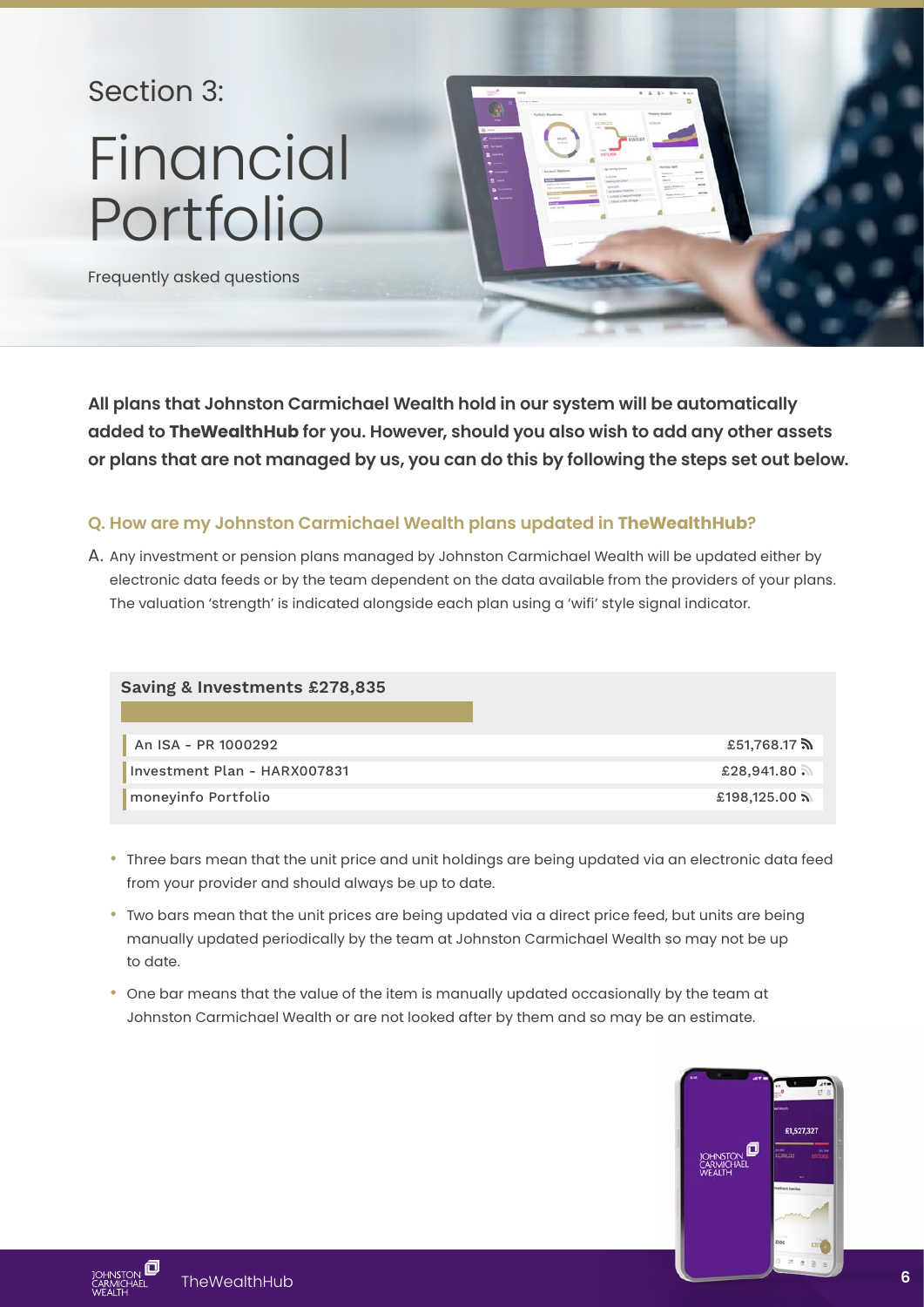### **Q. How do I add an investment or pension plan to TheWealthHub?**

### A. • Navigate to Net Worth

- Click **D**
- Choose the correct option from the list i.e. save



 Once you have entered the information you can click on Save and your investment or pension will be added to the portal.

### **Q. How do I add an insurance policy to TheWealthHub?**

A. To add details of any insurances you hold:

- Navigate to Insurances
- Click **D**



Choose the correct type of protection and follow the screen prompts to enter the data required



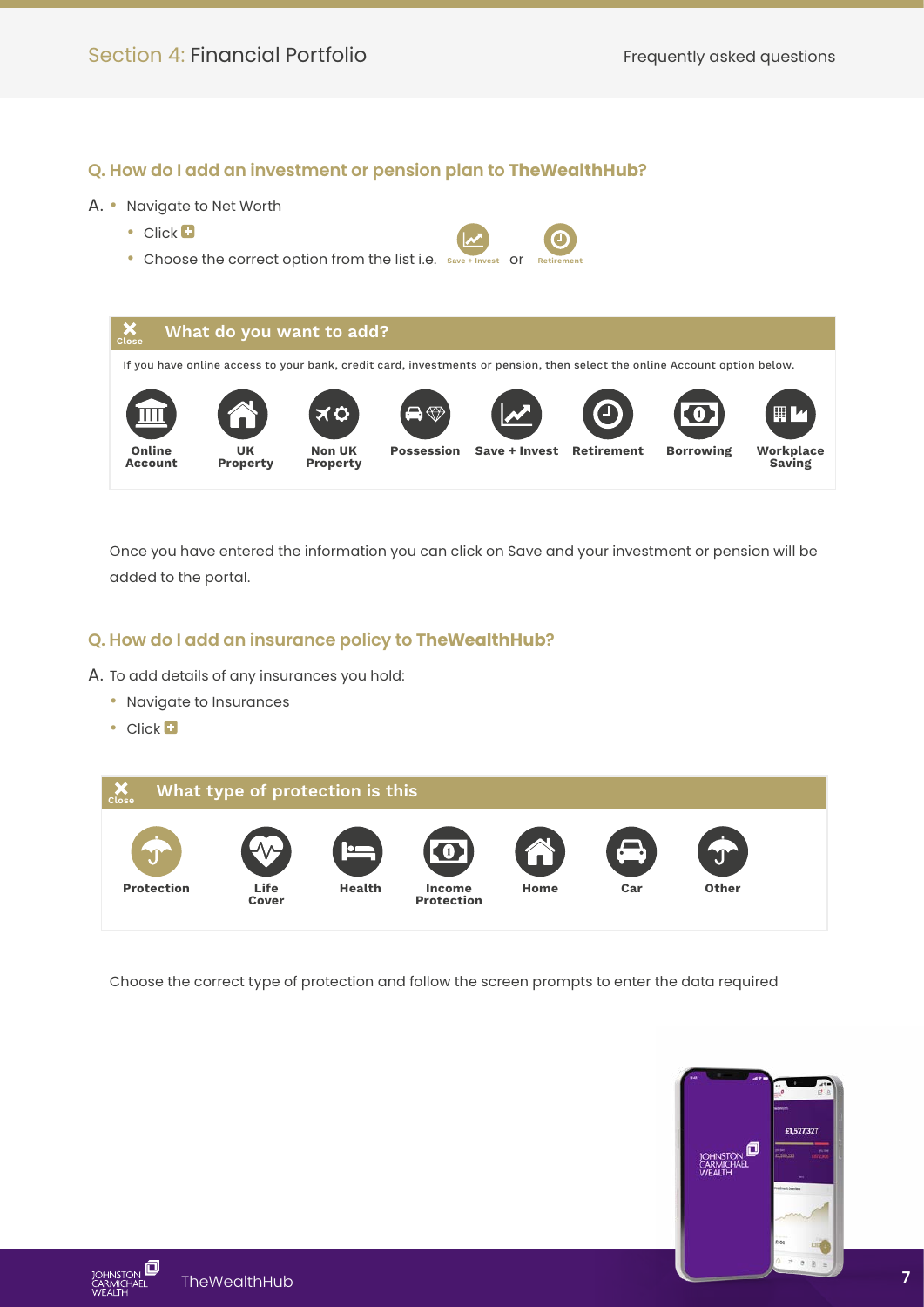### **Q. How do I add my property details to TheWealthHub?**

- A. Navigate to Net Worth
	- Click<sup>1</sup>
	- Choose the UK Property option from the list below



 Enter your house number/name and postcode and click on the magnifying glass, if your property address, purchase date and price are populated, you can click on save, if no data is returned, this can be added manually.

 Once you have entered the information you can click on Save and your property will be added to the portal. You can adjust the value if required, otherwise our house pricing data feed will update the values monthly\*.

\*Valuation data for properties is uploaded quarterly.

### **Q. How is my property value worked out?**

A. We use a third party to provide house price valuation data which uses sold prices in the area and works out averages according to the location.

### **Q. How do I add an asset or liability to TheWealthHub?**

- A. Navigate to Net Worth
	- Click<sup>1</sup>



Choose the category for the item you want to add and follow the on screen prompts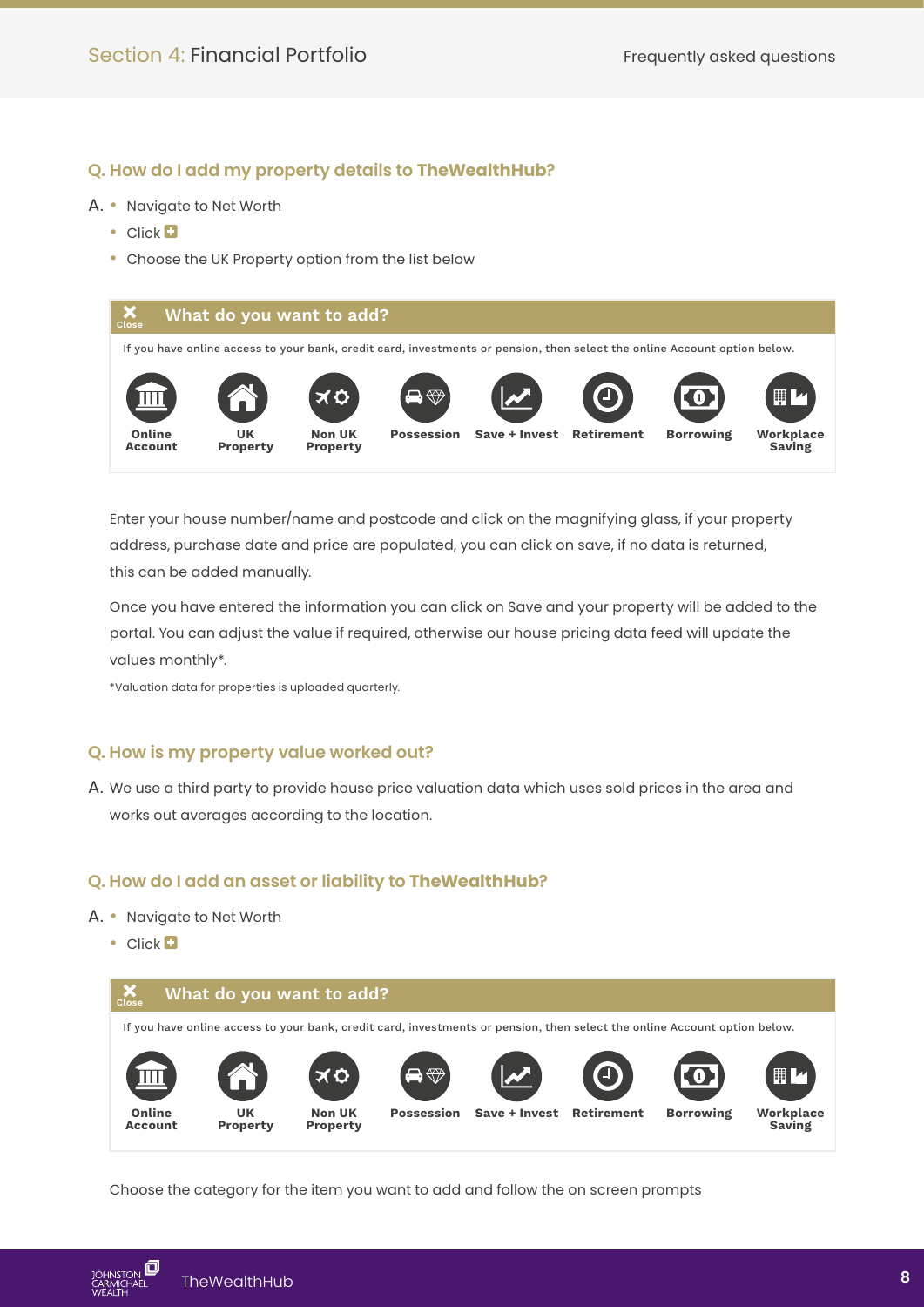### **Q. How do I add an online Bank Account or Credit Card to TheWealthHub?**

#### A. • Navigate to Net Worth

• Click <sup>1</sup>



 Choose the Online Account for the item you want to add and follow the on screen prompts. Your account will be added, and you will be able to monitor all transactions and up to date balances.

### **Q. What happens if my bank or credit card supplier are not listed?**

A. Our banking integration partner (Yodlee) is working to increase the number of providers currently being supported. If you are unable to locate a provider in the options available, firstly try inputting any variation of the bank's name i.e. RBS, Royal Bank of Scotland. If you are still unable to locate the provider, please note that not all institutions are available, but new ones are being added all the time, so it may become available in future.

### **Q. I have changed my online banking credentials, how do I update TheWealthHub?**

A. If the service encounters an issue such as changed login details or a need to reconsent you will be presented with an on screen message to that effect, and you can go to me > Online Accounts and carry out the necessary changes.

### **Q. Who are Yodlee?**

A. Yodlee is a software company that moneyinfo have partnered with to provide the account aggregation functionality in **TheWealthHub**. For information on Yodlee, please se[e www.yodlee.com.](http://www.yodlee.com)

### **Q. How do I edit or delete an item that is already showing on TheWealthHub?**

A. You can only amend or delete items that you have added yourself by accessing the item and clicking in Edit Details. If you believe there to be something added by Johnston Carmichael Wealth that should not be showing, please contact Johnston Carmichael Wealth by sending a secure message with your query.

**Statement** - These FAQs should be read in conjunction with T&Cs and Privacy Policy